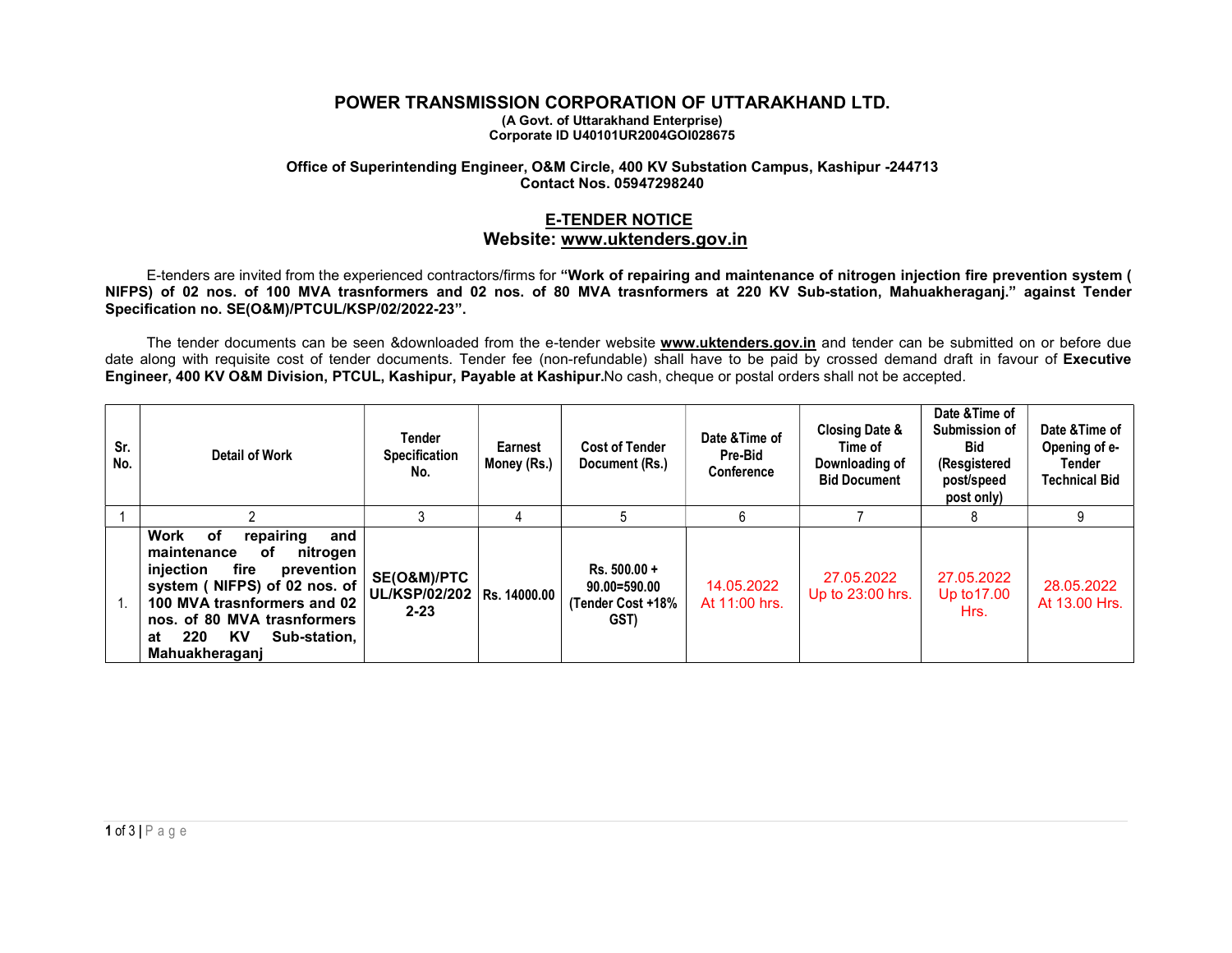#### PART- A

- 1. The prospective bidders are advised to register with Uttarakhand Government E-Tender Portal www.uktenders.gov.in in advance and obtain their user ID, password, company ID etc. and complete all other statutory requirement for participation in e-tendering.
- 2. The bidder can freely view and also download the e-tender documents from the website www.uktenders.gov.in and also submit the bids on or before the dates as mentioned in column nos. 7 & 8 respectively of above table.
- 3. The tender fee, as mentioned above, shall be paid in shape of Demand Draft of any Scheduled/Nationalized Bank only and shall be in favour of Executive Engineer, 400 KV O&M Division, PTCUL, Kashipur payable at Kashipur (U.S. Nagar). The tender fee shall be submitted in original with other tender documents, which must reach Office of Superintending Engineer, O&M Circle,400KV(O&M) Division,Sitarampur, Post Dhanauri, Ramnagar Road, Kashipur-244713 (U.S.Nagar) Uttarakhandalong with EMD and Schedule-C in separate envelope on or before the closing date & time of submission & opening of Part-I (Technical Bid). The scanned copy of tender fee shall also be uploaded on e-tender website at the prescribed place. Tender fee is non-refundable.
- 4. The EMD can be submitted in the form of FDR/CDR of any Scheduled Bank /Nationalized Bank only and shall be pledged in favour of Executive Engineer, 400KV O&M Division, PTCUL, Kashipur payable at Kashipur (U.S. Nagar). The EMD shall be submitted in original with other tender documents, which must reach Office of Superintending Engineer, O&M Circle,400KV(O&M) Division,Sitarampur, Post Dhanauri, Ramnagar Road, Kashipur-244713 (U.S.Nagar) Uttarakhand along with Tender Fee and Schedule-C in separate envelope on or before the closing date & time of submission & opening of Part-I (Technical Bid). The scanned copy of EMD shall also be uploaded on e-tender website at the prescribed place.
- 5. The bidder has to quote their prices in 'price bid format/BOQ in excel sheet' only as given on e-tender website. The price bid in PDF is strictly not to be submitted/uploaded. The schedule P4 (Price incidence of deviation) is given in excel format. If applicable, the bidder shall fill the same and upload with the price bid in PDF format.
- 6. All the tender documents will be carried out only through e-tendering mode and the bidder has to submit all his tender documents in the e-tendering website www.uktenders.gov.in and in the meantime the bidders have to scan their Earnest Money Deposit (EMD), and all the pre-qualifying documents/Supporting Documents for uploading and also submit the hard copy of the same to the undersigned office within the last date and time of the submission of tender (Resgistered post/speed post only)
- 7. This office shall not be responsible if the tender fee, EMD and Schedule-C is delayed in transit or is not made available by the Postal Department at the prescribed address.
- 8. Registration of "A" class with Corporation/Governments/Semi Government and validity of the registration should be furnished along with the technical bid.
- 9. E-tenders shall be received and opened on the date as mentioned above or any extension thereof. In case the above date is declared a holiday, the tenders will be received & opened on the next working day.
- 10. It is mandatory for the bidder to submit the hard copy of Schedule-C (Bid validity declaration) and 'Declaration' regarding correctness of the documents, in Rs.10 stamp, as per the format given in the PQR excel sheet of the tender documents and also upload the copy of the same on e-tender website with the supporting document of technical bid proposal.
- 11. The bidders are requested to read all the instructions/conditions of the bid documents & NIT carefully and submit their bid accordingly. Be insured that all the required and supporting documents have to be uploaded on e-tender website.
- 12. As per guidelines/circular dated 31.08.2011 and dated 18.04.2010 by Directorate STQC, IT Department, New Delhi and CVC, Govt. of India, the use of Class-3 Digital Signature, procured from any certifying authority, is made mandatory for the contractors/firms to login on the website www.uktenders.gov.in. For any details regarding etendering contact mobile no. +91-8899890000 or for technical queries 24×7 Help Desk no. 0120-4200462, 0120-4001002, 0120-4001005, 0120-6277787 or e-mail at support-eproc@nic.in.